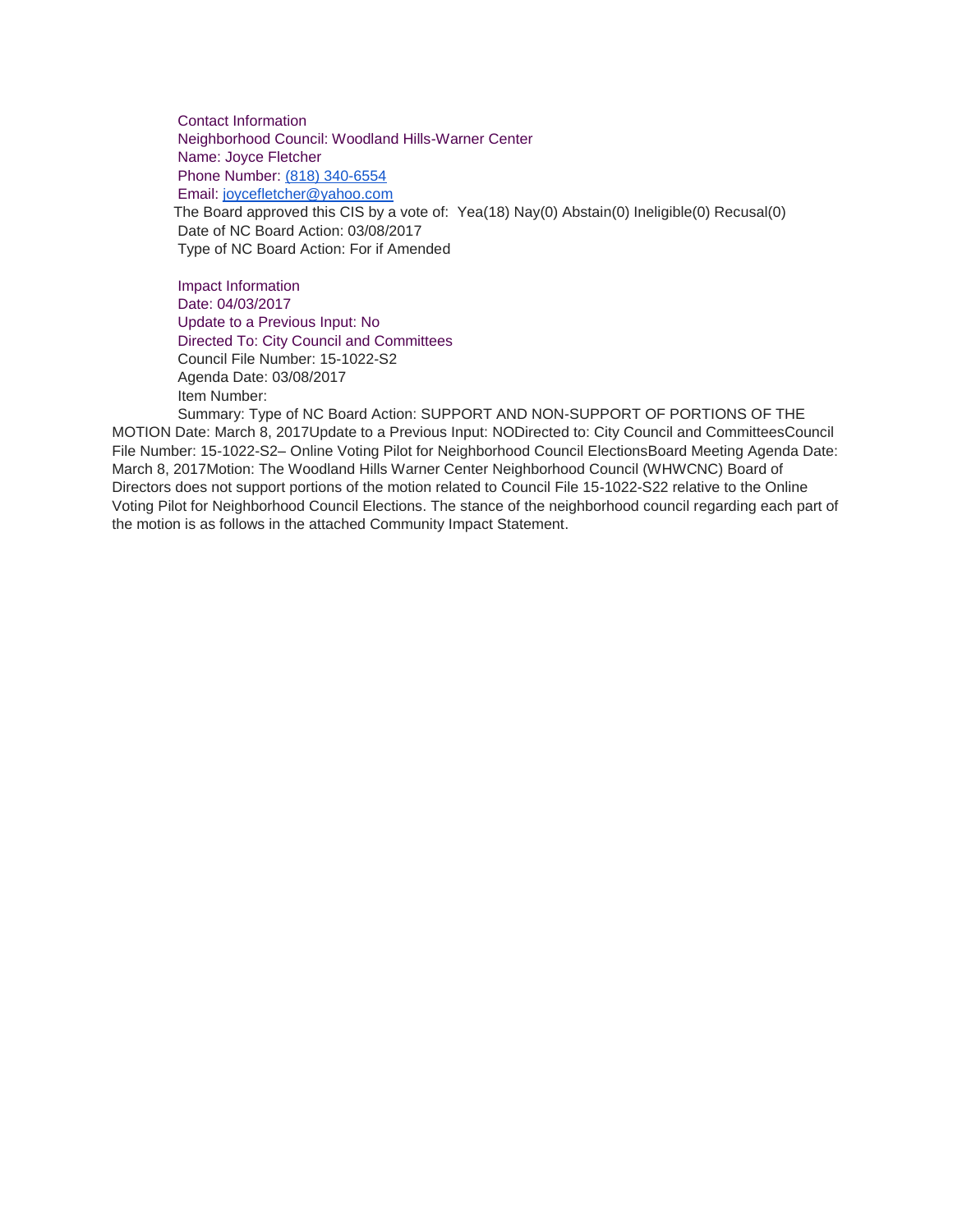



## **Community Impact Statement**

Contact Information:

Neighborhood Council: Woodland Hills Warner Neighborhood Council Name: Joyce Fletcher, President Phone Number: 818-340-6554 Email: joycefletcher@yahoo.com

The Board approved this CIS by a vote of: **Yea (18)** Nay (0) Abstain (0) Ineligible (0) Recusal (0)

Date of NC Board Action: March 8, 2017

Type of NC Board Action: **SUPPORT AND NON-SUPPORT OF PORTIONS OF THE MOTION** Date:

Update to a Previous Input: NO

Directed to: City Council and Committees

## **Council File Number: 15-1022-S2– Online Voting Pilot for Neighborhood Council Elections**

Board Meeting Agenda Date: March 8, 2017

- **Motion: The** Woodland Hills Warner Center Neighborhood Council (WHWCNC) Board of Directors **does not support portions of the motion related to Council File 15-1022- S22** relative to the Online Voting Pilot for Neighborhood Council Elections. The stance of the neighborhood council regarding each part of the motion is as follows:
	- 1. Instruct the Department of Neighborhood Empowerment and the Office of the City Clerk to continue the build out of Neighborhood Council Voter registration and online voting platform to be available for 2 Neighborhood Council subdivision elections (Herman Neighborhood Council and Skid Row Neighborhood Council) in 2017 and to be completed for the 96 -98 Neighborhood Councils in time for the 2018 elections.
		- The Woodland Hills- Warner Center Neighborhood Council conditionally supports this portion, Item 1 in concept **but withholds final decision making regarding this item until a review of the final platform is made available to the WHWCNC 120 days prior to the election of 2018**. **Justification**- The details of the platform will determine its success and as representatives of the stakeholders of Woodland Hills- Warner Center our review of the platform before implementation will provide us the ability to determine if this system is the best way to enable stakeholder participation in the election process.
	- 2. Instruct the Department of Neighborhood Empowerment to require picture identification along with self-affirmation of stakeholder type (live, work, own real property or substantial and on-going community interest stakeholder) to register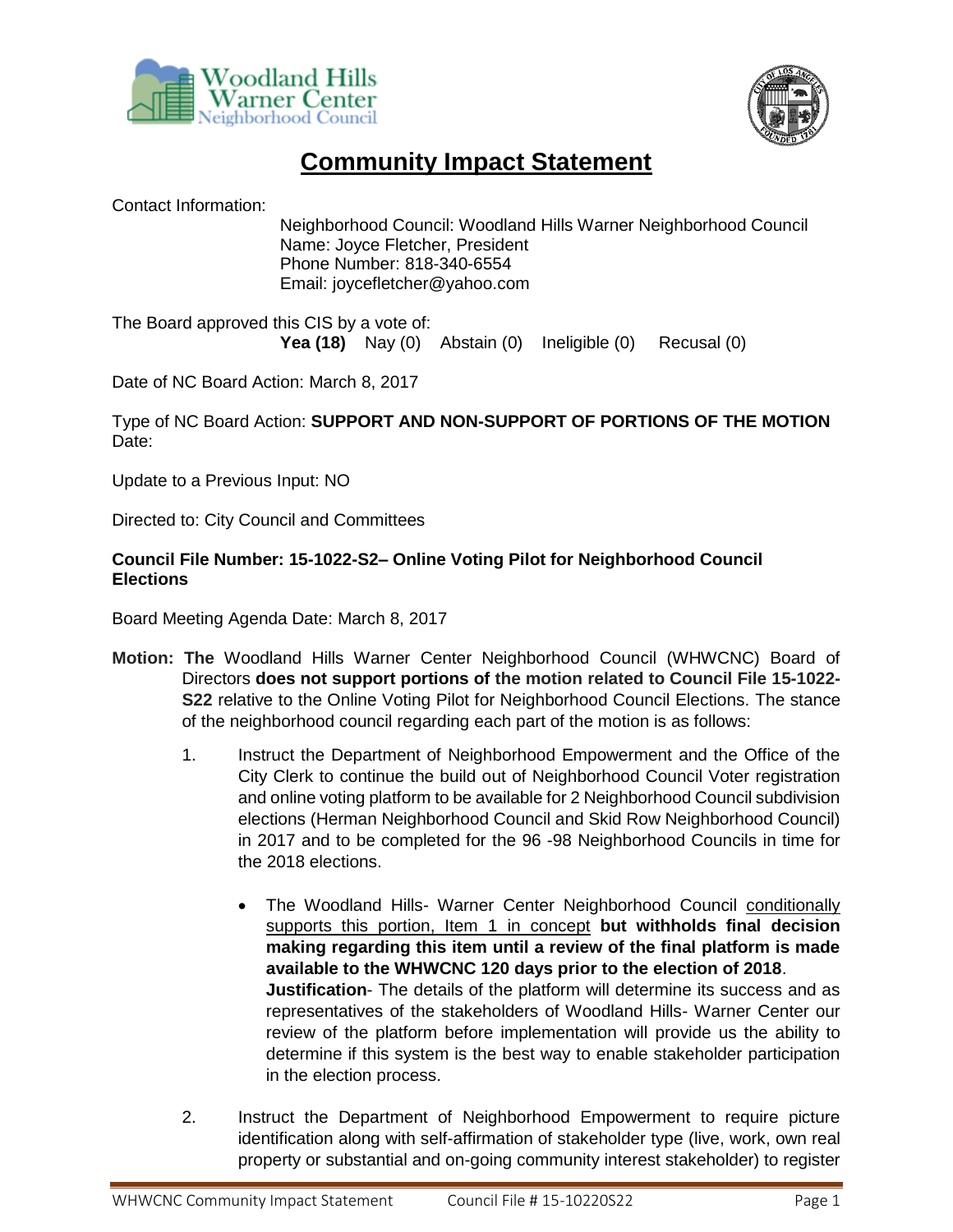to vote in order to make the voting process easier and for the voting age to be set by the Neighborhood Councils to be between 12 and 16 years old for their elections and selections of citywide in order to encourage youth participation.

• The Woodland Hills- Warner Center Neighborhood Council supports the portion of Item 2 of the motion regarding the minimum voting age to be between and including 12 to 16 years of age. The WHWC Neighborhood Council minimum age will be 16 years old. **The WHWCNC does not support self-affirmation for stakeholders to register to vote. Justification-** Stakeholders should bring proof that they qualify to vote in any of the categories required including living, working, owning real property or

having substantial and on-going community interest in Woodland Hills-Warner Center. The required methods of proof should be made clear and concise. Self-affirmation can bring into question the validity of election results especially when initiated by opposing sides of the election or opposing sides of a community issue.

- 3. Instruct the Department of Neighborhood Empowerment to work with the Neighborhood Councils and the Board of Neighborhood Commissioners to change the individual voting requirements if necessary, the applicable Neighborhood Council board structures so that there are no more than 3 ballot types are required for the Neighborhood Council elections or selections in 2018.
	- **The Woodland Hills- Warner Center Neighborhood Council does not support this portion, Item 3, of the motion.**

**Justification-** Woodland Hills is a large area with over 75,000 residents. The neighborhoods vary greatly within its borders including Warner Center (a regional core), hillside neighborhoods on both the north and south sides of the 101 freeway, the Valley's main street Ventura Boulevard, two large distinctive RA zone neighborhoods and the primarily single family neighborhood on LA's western border. It is critical to continue the 7 NC districts of separate representation that define the areas plus an at-large position. Currently half of the representatives of the districts are elected at each two-year election interval serving four year terms. This requires at least four ballots per election. The limiting of ballot types would cause a restructuring of the WHWCNC that would be detrimental to its stakeholders.

- 4. Instruct the Neighborhood Councils to set aside at least 20% of their yearly funding in election and selection years to notify stakeholders of candidates filing and of the election and to support any election day costs for location, refreshments, and volunteers. This funding would be in addition to the election outreach that will be conducted by the Department of Neighborhood Empowerment if such funding is allocated.
	- **The Woodland Hills- Warner Center Neighborhood Council does not support this portion, Item 4, of the motion.**

**Justification-** The allocation of Neighborhood Council Funds should be left to the Neighborhood Councils and not mandated by outside authorities and should only be limited by the current rules and regulations already in place. Election costs vary year to year based on selected election locations, advertising and refreshment costs, number of stakeholders running for board seats and the need for volunteers.